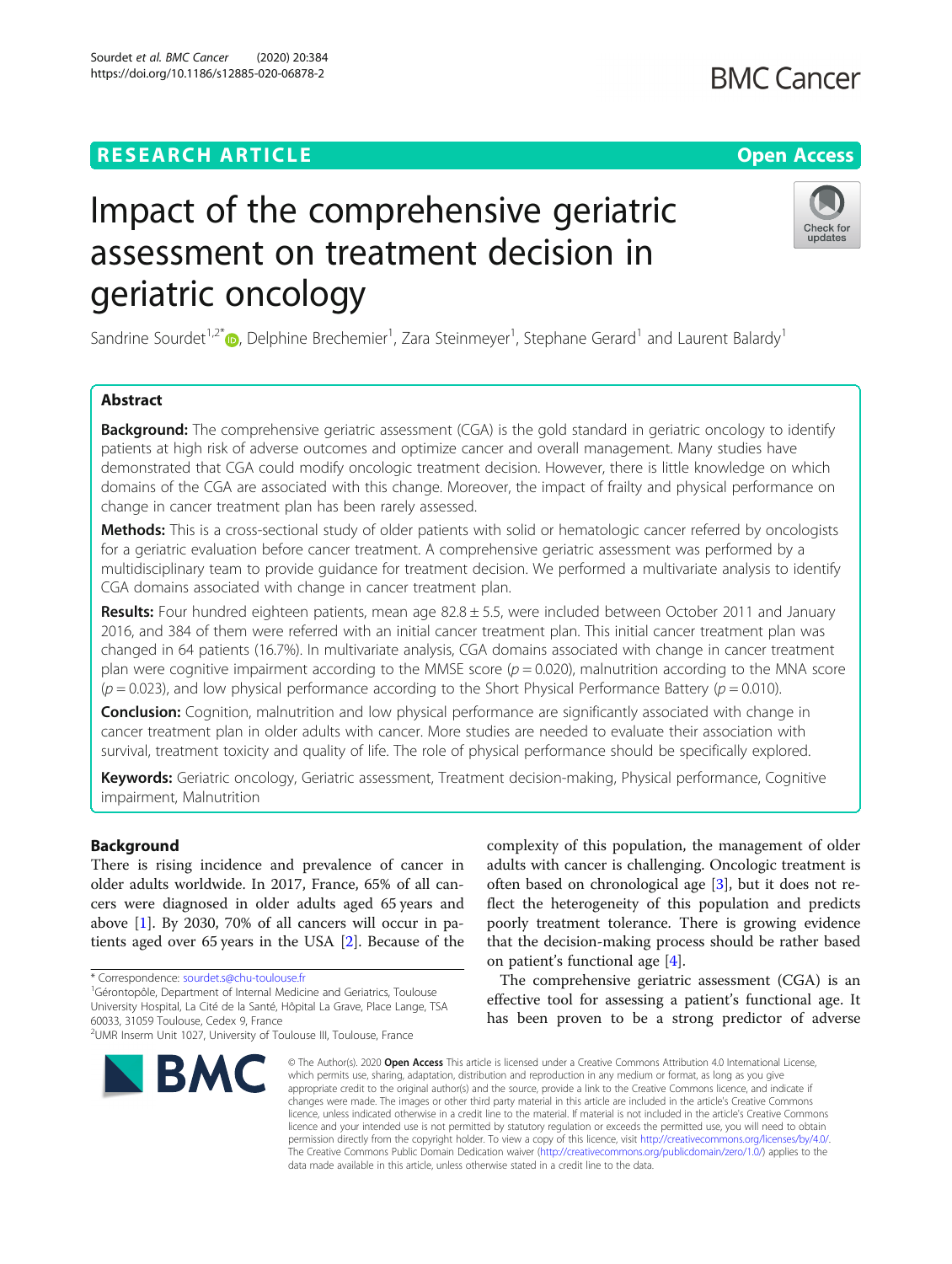events in geriatric oncology patients, and is recommended in treatment decision making by the International Society of Geriatric Oncology (SIOG) [\[5](#page-7-0)]. According to the SIOG, the following domains of the CGA need to be evaluated: functional status, comorbidity, medication, cognition, fatigue, psychosocial status, nutrition and geriatric syndromes assessment [\[5](#page-7-0)]. In addition to this usual assessment, frailty assessment is increasingly recommended in the oncogeriatric approach and reflects well functional reserve [[6](#page-7-0)]. Frailty is a state of vulnerability to poor resolution of homeostasis following stress. In the oncogeriatric population, frailty is associated with poor outcomes such as surgical complications, chemotherapy and radiotherapy morbidity and mortality [[6,](#page-7-0) [7](#page-7-0)]. Many tools have been developed to identify frailty: the most common being the Fried's criteria  $[8]$  $[8]$ , and the frailty Index  $[9]$  $[9]$ , but physical performance tests such as gait speed, or the short physical performance Battery (SPPB) may perform as well [\[10](#page-7-0)]. Poor SPPB score, gait speed, or Timed Up & Go (TUG) Test are associated with mortality, treatment complications, and functional decline [[11](#page-7-0)–[13](#page-8-0)]. Nevertheless they have been insufficiently studied in the treatment decision process in geriatric oncology.

The CGA has been recommended in oncology practice for many reasons: identification of health problems usually not screened during routine oncological assessment, implementing non-oncologic interventions, but also change in cancer treatment plan. In a recent review, Hamaker et al. showed that the CGA modified the oncologic treatment plan in 8 to 54% of patients [\[14](#page-8-0)]. But there is little knowledge on which CGA domain could influence changes in cancer treatment decision. Only a few studies have tried to identify CGA parameters associated with change in cancer treatment plan [\[14](#page-8-0)]. Frailty and physical performance are rarely assessed.

In this study, we aimed to identify domains of CGA associated with change in cancer treatment plan in older patients with cancer, including frailty and physical performance.

# Method

In Toulouse University Hospital, a geriatric consultation team including a geriatrician experienced in oncology (with an university degree in geriatric oncology) and a geriatric nurse, can be requested by an oncologist, surgeon or radiation therapist, to provide a geriatric expertize in older patients with cancer in various hospital units [[15\]](#page-8-0). They perform a one-hour geriatric assessment at the patient's bedside and give conclusions about geriatric impairment, subsequent interventions, and if needed they can provide guidance for cancer treatment decision. In complex clinical situations or treatment plans, a more complete geriatric evaluation

may be advised so the oncogeriatric patients are referred to the Geriatric Frailty Clinic.

The geriatric frailty clinic (GFC) is a geriatric day hospital of the Gerontopole of Toulouse, France, dedicated to the prevention of disability in frail older patients. It also evaluates patients aged 65 years and older with solid or hematological cancer during a pre-therapeutic evaluation. Its organization and overall activity are well de-scribed elsewhere [[16\]](#page-8-0). Each patient undergoes a CGA performed by a multidisciplinary geriatric team (including a geriatrist or a general practitioner specifically trained in geriatrics, a nurse, a nurse-aid, an orthoptist (paramedical profession specialized in the eye care sector), and if needed a dietician, a neuropsychologist, and a physical activity teacher). In geriatric oncology patients, a geriatrician specialized in oncology is also consulted.

The first objective of the evaluation is to provide guidance concerning cancer treatment decision. The CGA is a recommended assessment able to: 1/ give helpful information concerning the existence of unidentified healthrelated problems and geriatric syndromes, 2/ help to estimate life-expectancy in the context of cancer, comorbidities and geriatric status, 3/ predict treatment-related complications and overall survival [\[5](#page-7-0)]. At the end of the evaluation, during a multi-professional meeting, the geriatric team and the geriatrician specialized in oncology, propose to maintain or change the initial cancer treatment plan, according to the conclusions of the CGA. Changes in cancer treatment may be graded as follow: intensification of cancer treatment, decrease in treatment intensity or change from specific cancer treatment to supportive care. In case of change, the geriatric proposal is discussed with the referring practitioner, who will decide the final treatment. The decision-making process is described in Fig. [1.](#page-2-0) A second objective of the CGA is to propose therapeutic and non-therapeutic interventions to optimize the patient's health status before the cancer treatment.

In this analysis, oncogeriatric patients evaluated between October 2011 and January 2016 were included. Ethics approval for this study was obtained from the local ethic committee in Toulouse University Hospital.

## Comprehensive geriatric assessment

A CGA was performed for all consecutive patients. Social environment assessment included living conditions and marital status. A medical evaluation recorded the type and stage of cancer. Comorbidities were assessed according to the Charlson Comorbidity Index [\[17\]](#page-8-0). Polypharmacy was defined as five or more prescribed medications [[18](#page-8-0)]. Functional abilities were assessed using Kat'z Activities of Daily Living (ADL) and Lawton's Instrumental Activities of Daily Living [[19](#page-8-0), [20](#page-8-0)]. Frailty and physical function were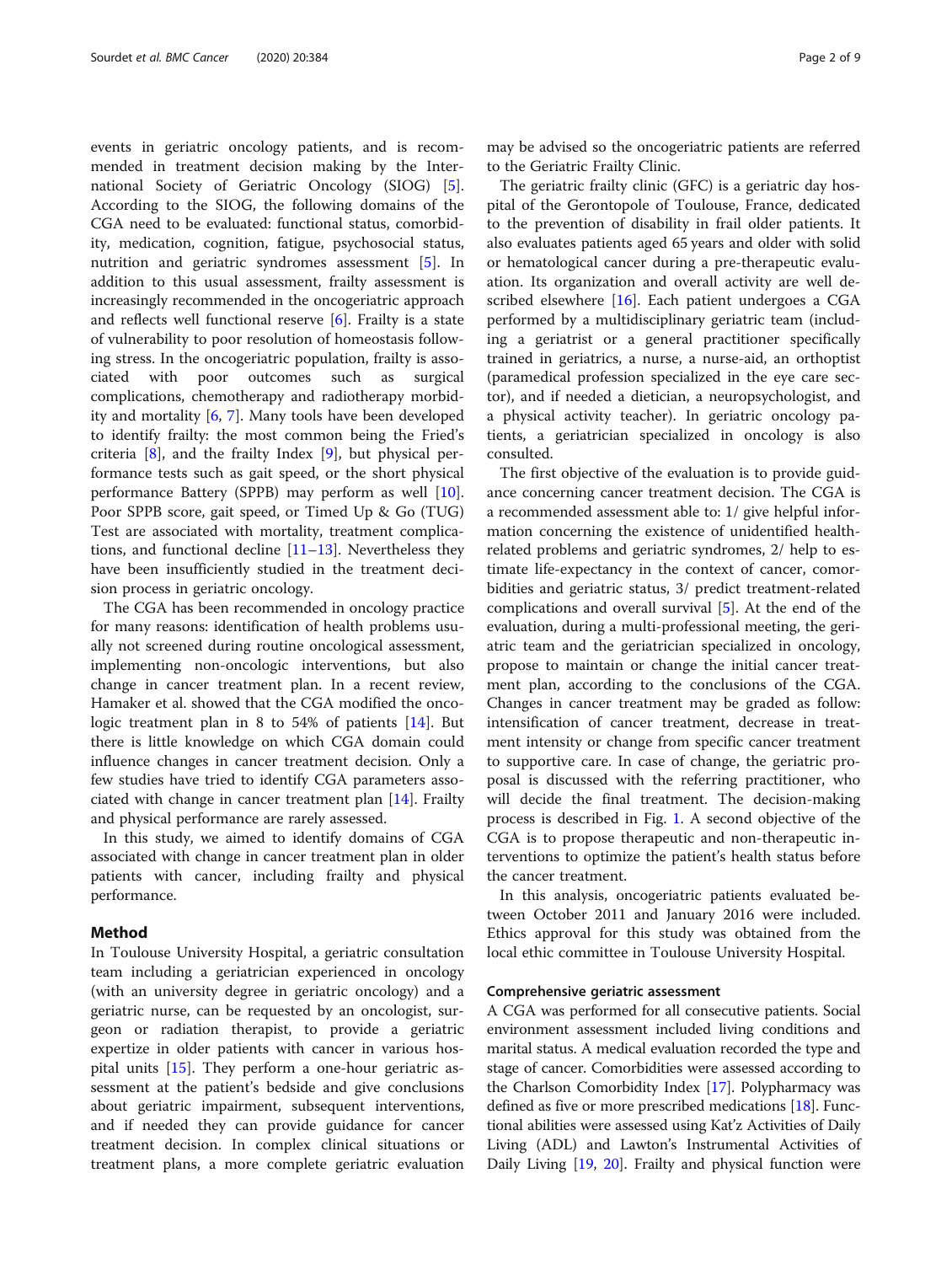<span id="page-2-0"></span>

measured respectively using Fried's Criteria [[8\]](#page-7-0) and the Short Physical Performance Battery (SPPB) [[21](#page-8-0)]. Frailty criteria included 1) unintended weight loss, 2) selfreported exhaustion, 3) low hand-grip strength (as measured by a dynamometer and stratified by BMI and sex), 4) slow walking speed (4 m usual walk speed stratified by height and sex) and 5) low physical activity. Patients were classified as frail if they met at least three criteria, pre-frail if they met one or two criteria, and robust if they met no criteria. The SPPB consists of three measurements: 1) standing balance test, 2) four meters walking speed and, 3) chair stand. Patients were categorized into three groups according to the SPPB score: high performance (score 10– 12), medium performance (score 6–9), low performance (score 0–6). The G-8 geriatric screening tool, which is usually used to determine what patients would benefit from CGA, was also assessed [\[22](#page-8-0)]. A cut-off less or equal to fourteen is usually admitted to identify vulnerable patients who need a CGA [\[22\]](#page-8-0).

Cognition was evaluated using the Mini Mental State Evaluation (MMSE) [[23\]](#page-8-0). A MMSE score of 24 or less was used to identify cognitive impairment [[24\]](#page-8-0). The nutritional status was assessed by the Mini Nutritional As-sessment (MNA) [\[25](#page-8-0)]. A MNA score  $\geq$  24 indicates a good nutritional status, a score of 17–23.5 indicates a risk of malnutrition and a score less than seventeen indicates malnutrition. The Hearing Handicap Inventory for the Elderly-Screening (HHIE-S), a self-assessment scale, was used to assess hearing loss [\[26](#page-8-0)]. An ophthalmologic evaluation was performed focusing on near vision (Parinaud chart), distance vision (Snellen chart) and detection of age-related macular degeneration (using Amsler grid). Visual impairment is defined using definitions detailed in a former work [[27](#page-8-0)].

## Statistical analysis

We performed a descriptive analysis of the patients, cancers, and treatments characteristics. We performed a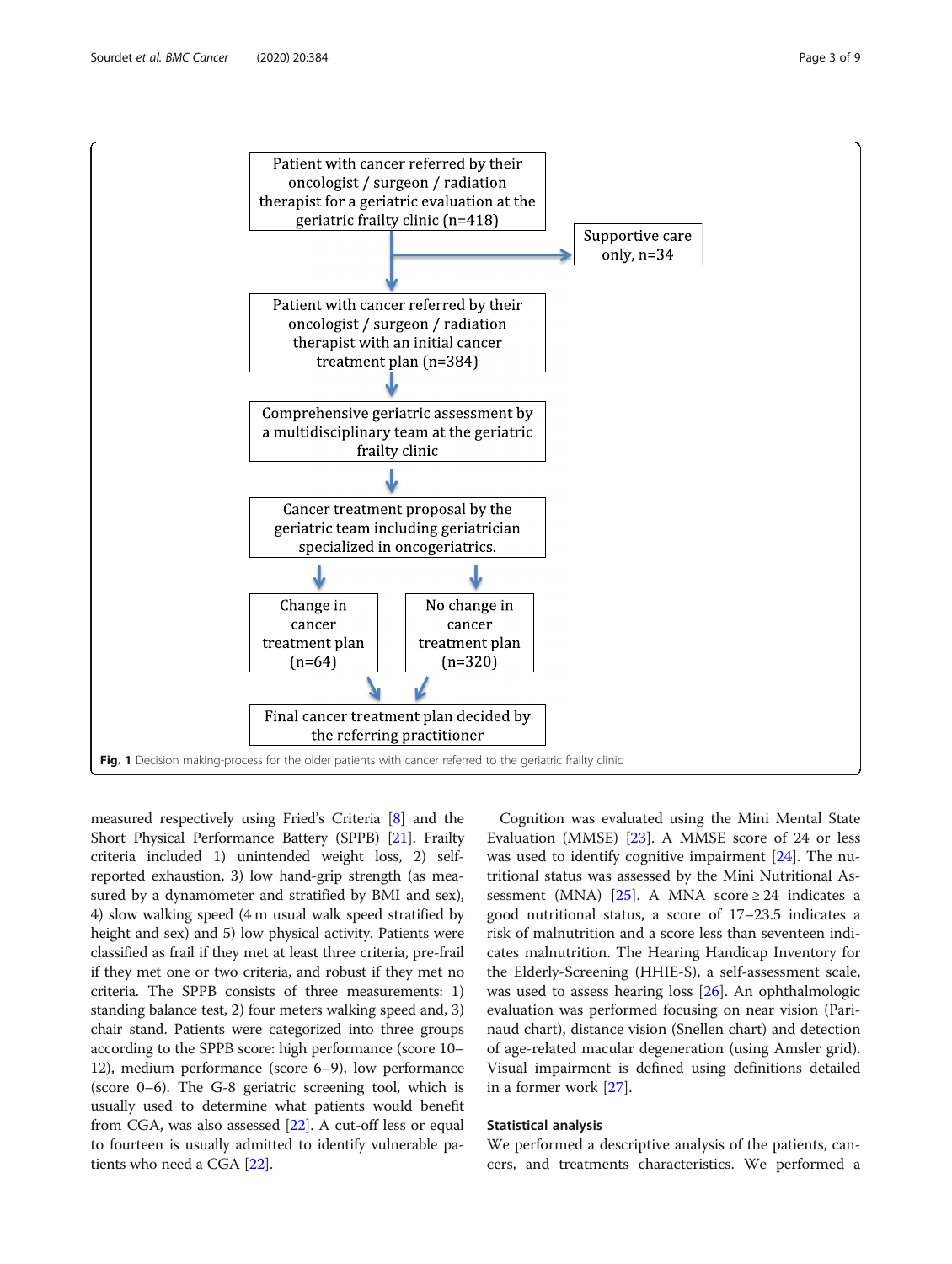bivariate analysis to compare the CGA characteristics of the patients according to the change in cancer treatment plan (change or no change). Chi-square test or Fisher exact test were used for qualitative variables, and Student's t test (in case of normal distribution) or the Mann-Whitney non-parametric test were used for quantitative variables. A multivariate logistic regression, using backward selection, was performed to test the association between CGA components and change in treatment decision. The multivariate model was built using variables which were associated in the bivariate analysis with a *p*-value< 0.20. Collinear variables were not entered in the final model. Interactions were tested according to clinical judgment. Statistical analyses were carried out using STATA version 11 (STATA Corp., TX USA).

# Results

A total of 452 patients, aged 65 or older, were referred to the GFC between October 2011 and January 2016 by their oncologist, hematologist, surgeon or radiation therapist. Thirty four patients were excluded from the analysis: six because their diagnosis of cancer was uncertain or still under investigation; seventeen due to poor health status of the patient where a complete clinical assessment was not feasible; and eleven had a diagnosis of hematologic disease without specific treatment plan (10 myelodysplastic syndrome and 1 monoclonal gammopathy), and were not evaluated specifically in the context of their hematologic diseases but for geriatric issues. Patients referred by their hematologist with myelodysplastic syndrome (MDS) and a systemic anti-MDS treatment plan were kept in the analysis. Descriptive statistics and demographic variables of the 418 remaining patients with cancer are described in Tables 1 and [2.](#page-4-0)

The most prevalent cancers in men were digestive cancers (34.1%) especially colorectal cancers (64.9% of digestive cancers). In women the most frequent cancers were gynecologic cancers (34.3%) and mainly breast cancer (75.4% of gynecologic cancers).

Most of the patients were assessed before surgery or chemotherapy (77.8%) (Table [3](#page-5-0)). Targeted therapies were proposed only to 7 patients (1.7%). Thirty-four patients were admitted only for supportive care treatment, with no cancer treatment plan defined (cancer treatment was already achieved for 17 patients, and not decided for the others).

Among the 384 patients evaluated with an initial cancer treatment plan, the treatment was changed in 16.7%  $(n = 64)$  of patients. There was no proposal to increase the intensity of the initial cancer treatment plan in this sample. A decrease of the intensity of the chemotherapy (dose adaptation of the chemotherapy or proposition of a single agent therapy instead of a combination therapy) was suggested in 8 patients (2.1%). Supportive care was

| Characteristics                          | Mean $\pm$ SD or N (%) |
|------------------------------------------|------------------------|
| Socio-demographic characteristics        |                        |
| Age (years)                              | $82.8 \pm 5.5$         |
| Gender (female)                          | 201 (48.1)             |
| Living conditions ( $n = 412$ )          |                        |
| Live alone                               | 147 (35.7)             |
| Marital status                           |                        |
| Married (vs widowed, single or divorced) | 203 (48.6)             |
| Education ( $n = 415$ )                  |                        |
| No education or Elementary School        | 232 (55.9)             |
| Middle/ High School/ College             | 183 (44.1)             |
| <b>Medical characteristics</b>           |                        |
| Charlson Comorbidity Index               | $1.4 \pm 1.6$          |
| Number of drugs                          | $5.7 \pm 3.2$          |
| Drugs $\geq$ 5                           | 255 (61.0)             |
| G-8 score $\leq$ 14 (n = 397)            | 334 (84.1)             |
| <b>Cognitive assessment</b>              |                        |
| MMSE ≤24 ( <i>n</i> = 405)               | 149 (36.8)             |
| <b>Nutritional assessment</b>            |                        |
| MNA $(n = 411)$                          |                        |
| $MNA \geq 24$                            | 169(41.1)              |
| MNA (17-23.5)                            | 201 (48.9)             |
| MNA < 17                                 | 41 (10.0)              |
| <b>Physical assessment</b>               |                        |
| ADL $\leq$ 5                             | 118 (28.2)             |
| $IADL \leq 7$                            | 326 (78.0)             |
| SPPB $(n = 414)$                         |                        |
| 10-12 (high performance)                 | 126 (30.4)             |
| 7-9 (medium performance)                 | 139 (33.6)             |
| $\leq$ 6 (low performance)               | 149 (36.0)             |
| Gait speed $(< 1$ m/s)                   | 324 (77.5)             |
| Grip strength (kg)                       |                        |
| Women                                    | $16.1 \pm 5.4$         |
| Men                                      | $26.6 \pm 7.5$         |
| Fried's criteria                         |                        |
| Robust (0 criteria)                      | 33 (7.9)               |
| Pre-frail (1-2 criteria)                 | 155 (37.1)             |
| Frail $(≥ 3$ criteria)                   | 230 (55.0)             |
| Sensory assessment                       |                        |
| HHIES score $(n = 389)$                  |                        |
| No hearing handicap                      | 224 (57.6)             |
| Mild-moderate hearing handicap           | 143 (36.8)             |
| Significant hearing handicap             | 22(5.7)                |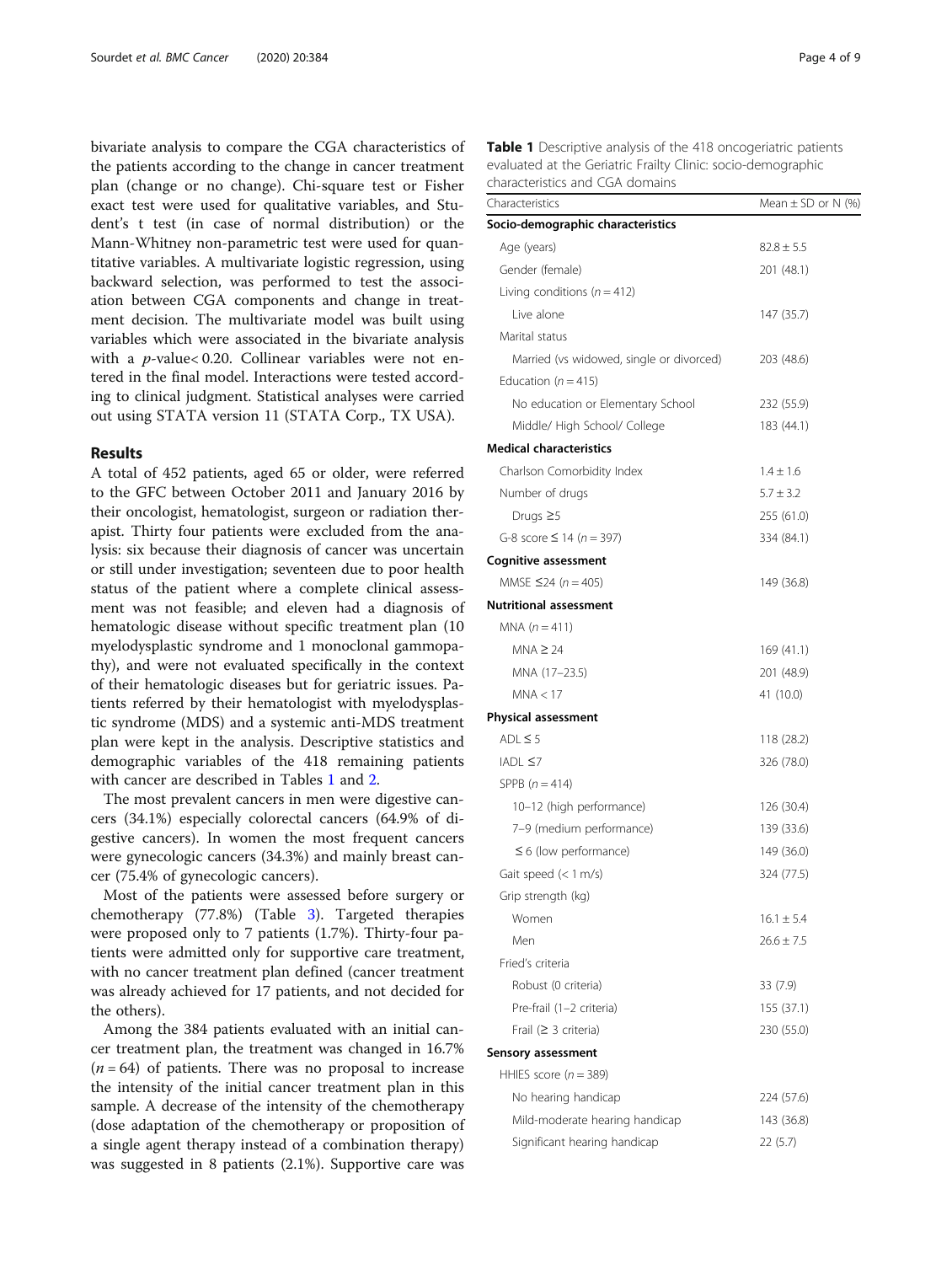<span id="page-4-0"></span>Table 1 Descriptive analysis of the 418 oncogeriatric patients evaluated at the Geriatric Frailty Clinic: socio-demographic characteristics and CGA domains (Continued)

| Characteristics | Mean $\pm$ SD or N (%) |
|-----------------|------------------------|
| Visual deficit  | 211(57.3)              |

SD Standard Derivation, G-8 Geriatric-8 Score, MMSE Mini Mental State Examination, MNA Mini-Nutritional Assessment, ADL Activities of Daily Living, IADL Instrumental Activities of Daily Living, SPPB Short Physical Performance Battery, HHIES Hearing Handicap Inventory fort the Elderly – Screening

recommended in 32 patients (57.1%), and a less aggressive treatment was suggested for the others (mainly radiotherapy instead of surgery or "surgery and chemotherapy" in 13 patients (23.2%), and hormonal therapy instead of chemotherapy or surgery in 5 patients (8.9)).

After discussion with the referring practitioner, hhe initial cancer treatment plan was maintained in 6 patients (9.7%), and the change in cancer treatment was carried out by the oncologist in 56 patients (90.3%). One patient was lost to follow-up.

As for the 63 patients with a normal G-8 score (16% of the population included), the treatment was changed only for three patients (4.8% of the patients with a normal G-8 score).

In the bivariate analysis, age, cognitive function, nutrition, activities of daily living, instrumental activities of daily living, physical performance (SPPB), gait speed, Fried criteria and visual impairment were significantly associated with change in the initial cancer treatment plan. In the multivariate analysis, a MMSE score less than 24, a malnutrition assessed with a MNA score less than seventeen, and low physical performance (SPPB≤7) were significantly associated with change in the initial

Table 2 Type and stage of cancer in the 418 oncogeriatric patients evaluated at the Geriatric Frailty Clinic

| Characteristics                                            | N(%)       |
|------------------------------------------------------------|------------|
| Type of cancers (solid cancers)                            | 339 (81.1) |
| <b>Digestive cancer</b>                                    | 124 (29.7) |
| Colorectal                                                 | 86 (69.3)  |
| Stomach                                                    | 10(8.1)    |
| Pancreas cancer                                            | 11(8.9)    |
| Other (esophageal, hepatic, duodenal, cholangiocarcinoma ) | 17(13.7)   |
| Urologic cancer                                            | 77 (18.4)  |
| Bladder                                                    | 41 (53.2)  |
| Kidney                                                     | 26 (33.8)  |
| Prostate                                                   | 10(13.0)   |
| Gynecologic cancer                                         | 70 (16.8)  |
| Breast                                                     | 52 (74.3)  |
| Ovarian                                                    | 9(12.9)    |
| Other                                                      | 9(12.9)    |
| <b>Head and neck Cancer</b>                                | 24 (5.7)   |
| Lung cancer                                                | 18(4.3)    |
| Skin cancer                                                | 10(2.4)    |
| Melanoma                                                   | 3 (0.30%)  |
| Non-melanoma                                               | 7 (0.70%)  |
| Other                                                      | 16(3.8)    |
| Cancer stage                                               |            |
| Local                                                      | 155 (37.1) |
| Loco-regional                                              | 75 (17.9)  |
| Metastasis                                                 | 109 (26.1) |
| Hematological cancer                                       | 79 (18.9)  |
| Lymphoma                                                   | 23 (29.1)  |
| Acute myelogenous leukemia                                 | 1(1.3)     |
| Myelodysplastic syndrome                                   | 8(10.1)    |
| Multiple myeloma                                           | 13(16.5)   |
| Chronic lymphocytic leukemia                               | 34 (43.0)  |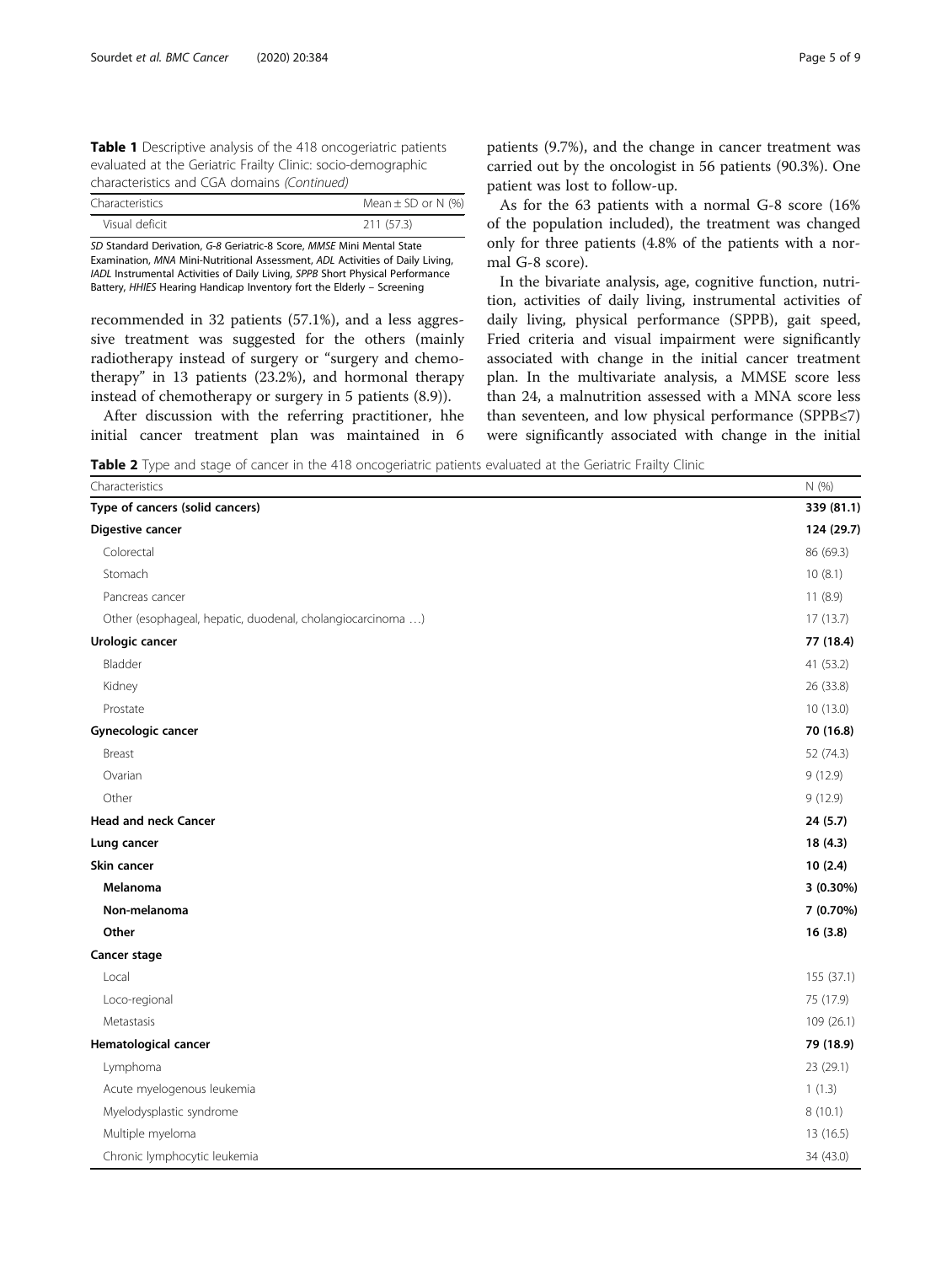<span id="page-5-0"></span>Table 3 Reason for assessment and decision after the comprehensive geriatric assessment

| Initial Cancer treatment plan                                                                                            | N(% )      |
|--------------------------------------------------------------------------------------------------------------------------|------------|
| Surgery                                                                                                                  | 173 (41.4) |
| Chemotherapy                                                                                                             | 148 (35.4) |
| Adjuvant chemotherapy                                                                                                    | 18(4.3)    |
| Radiotherapy                                                                                                             | 11(2.6)    |
| Chemotherapy and surgery                                                                                                 | 4(1.0)     |
| Chemotherapy and radiotherapy                                                                                            | 6(1.5)     |
| Surgery and radiotherapy                                                                                                 | 2(0.5)     |
| Hormonal therapy                                                                                                         | 13(3.1)    |
| Hormonal therapy and radiotherapy                                                                                        | 1(0.2)     |
| Targeted therapy                                                                                                         | 6(1.5)     |
| Hormonal therapy and targeted therapy                                                                                    | 1(0.2)     |
| Chemoembolization                                                                                                        | 1(0.2)     |
| Supportive care treatment                                                                                                | 34(8.1)    |
| Change in the initial cancer treatment plan (except for patients admitted for "supportive care treatment") ( $n = 384$ ) |            |
| No change                                                                                                                | 320 (83.3) |
| Change (decrease in chemotherapy intensity)                                                                              | 8(2.1)     |
| Change from specific cancer treatment to supportive care or less aggressive treatment                                    | 56 (14.6)  |

cancer treatment plan (Table [4](#page-6-0)). An interaction between physical performance (assessed by SPPB) and nutrition (assessed with MNA) was tested but was not significant (data not shown).

# Discussion

The decision-making process in older patients with cancer is challenging. In our study population, the initial cancer treatment plan was deemed inappropriate for 16.7% of patients ( $n = 64$ ). A low MMSE score, malnutrition, and low physical performance were independently associated with change in the initial cancer treatment plan.

In previous studies exploring the impact of geriatric evaluations on treatment decisions in older patients with cancer, the oncologic treatment was modified in 8 to 54% of all patients (with a median of 28%) [[14\]](#page-8-0). In our study, the initial cancer treatment plan was changed in only 16.7% of patients. This difference may be difficult to compare with previous studies because of the populations heterogeneity, the various types of cancer, the various geriatric evaluations and different settings [\[14](#page-8-0)]. Nevertheless, oncogeriatric evaluation has been implemented in routine clinical practice for a few years in our clinical setting [\[15\]](#page-8-0), and may have influenced and improved decision-making in this discipline. In addition, geriatric treatment recommendations were closely followed-up by the oncologist when the initial treatment plan was changed (in 91.1% of patients).

In cancer treatment, malnutrition is a substantial parameter to consider, because of its association with

treatment toxicity and mortality [\[28\]](#page-8-0). In our study, malnutrition is significantly associated with changes in planned cancer treatment. Our results are consistent with past studies exploring CGA parameters associated with change in cancer treatment decision. In two studies, a low BMI under 21 kg/m2 was associated with a modification of the cancer treatment plan [\[29](#page-8-0), [30](#page-8-0)], and according to Caillet et al. malnutrition evaluated by MNA, BMI, weight loss or low serum albumin was also associated with changes in cancer treatment (mainly a decrease in treatment intensity)  $[31]$  $[31]$  $[31]$ . In our analysis, malnutrition was defined only with the MNA score, which may have underestimated the prevalence of malnutrition in this population.

Another CGA parameter significantly linked with change in cancer treatment plan is a MMSE score under 24. Many factors can explain the fact that cognitive impairment may trigger a change in cancer treatment, preferentially from an aggressive treatment to a less aggressive option. First, past studies suggest that older patients with cognitive impairment are less compliant with treatment, which could affect the benefit of chemotherapy for example  $[32]$  $[32]$  $[32]$ . Secondly, discussion and understanding regarding treatment options may be more complex in this population: this may jeopardize the choice of the treatment. When decision-making capacity is deteriorated, patients tend to choose preferentially the less aggressive option [[33\]](#page-8-0). Third there is evidence that chemotherapy can worsen cognitive functions [\[34\]](#page-8-0). Furthermore cognitive impairment is associated with cancer mortality or the probability of not completing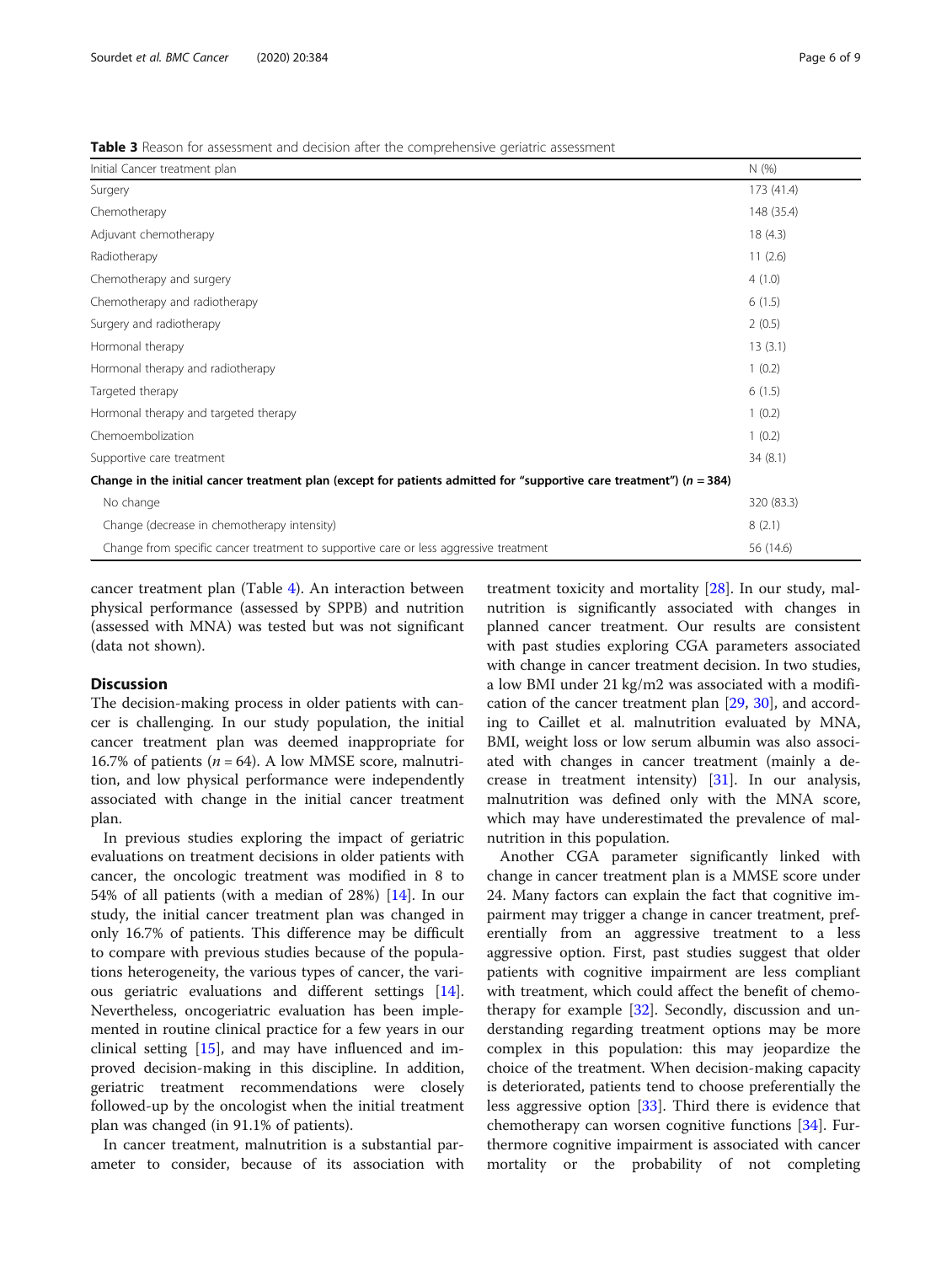<span id="page-6-0"></span>Table 4 Bivariate and multivariate association between change in the initial cancer treatment plan and comprehensive geriatric assessment

| Characteristics                                                     | Bivariate OR (95% CI)   | p       | Multivariate OR (95% CI) | p     |
|---------------------------------------------------------------------|-------------------------|---------|--------------------------|-------|
| Age (years)                                                         | $1.06(1.01 - 1.11)$     | 0.014   |                          |       |
| Gender (female)                                                     | $1.27(0.74 - 2.17)$     | 0.386   |                          |       |
| Living conditions (Live alone)                                      | $1.07(0.60 - 1.90)$     | 0.827   |                          |       |
| Marital status                                                      |                         |         |                          |       |
| Married (vs widowed, single or divorced)                            | $0.85(0.49 - 1.46)$     | 0.553   |                          |       |
| Education ( $n = 438$ )                                             |                         |         |                          |       |
| Middle/ High School/ College (vs no education or elementary school) | $0.71(0.41 - 1.24)$     | 0.235   |                          |       |
| Charlson Comorbidity Index                                          | $1.06(0.99 - 1.26)$     | 0.466   |                          |       |
| Number of drug $(2 5)$                                              | 1.77 (0.98-3.19)        | 0.057   |                          |       |
| MMSE $(≤24)$                                                        | 3.53 (1.98-6.29)        | < 0.001 | $2.15(1.13 - 4.12)$      | 0.020 |
| MNA $(n = 429)$                                                     |                         |         |                          |       |
| $MNA \geq 24$                                                       | 1                       |         | 1                        |       |
| MNA (17-23.5)                                                       | 2.45 (1.22-4.93)        | 0.012   | $1.44(0.62 - 3.34)$      | 0.391 |
| MNA < 17                                                            | 11.08 (4.68-26.22)      | < 0.001 | 3.33 (1.18-9.37)         | 0.023 |
| ADL $(5)$                                                           | $4.64(2.65 - 8.12)$     | < 0.001 |                          |       |
| IADL (57)                                                           | $7.12 ((2.17 - 23.30))$ | 0.001   |                          |       |
| SPPB                                                                |                         |         |                          |       |
| 10-12 (high performance)                                            | $\mathbf{1}$            |         |                          |       |
| 7-9 (medium performance)                                            | 1.91 (0.69-5.27)        | 0.210   | 1.50 (0.45-4.98)         | 0.511 |
| $\leq$ 6 (low performance)                                          | 9.56 (3.90-23.40)       | < 0.001 | 4.55 (1.43-14.46)        | 0.10  |
| Gait speed $(< 1$ m/s)                                              | 3.22 (1.34-7.75)        | 0.009   |                          |       |
| Fried's criteria                                                    |                         |         |                          |       |
| Robust (0 criteria)                                                 | 1                       |         |                          |       |
| Pre-frail (1-2 criteria)                                            | $0.39(0.09 - 1.65)$     | 0.200   |                          |       |
| Frail $(≥ 3$ criteria)                                              | 3.21 (0.94-11.01)       | 0.063   |                          |       |
| Hearing impairment                                                  | $0.89(0.49 - 1.60)$     | 0.694   |                          |       |
| Visual impairment                                                   | 2.01 (1.06-3.83)        | 0.031   |                          |       |

OR Odds Ratio, MMSE Mini Mental State Examination, MNA Mini-Nutritional Assessment, ADL Activities of Daily Living, IADL Instrumental Activities of Daily Living, SPPB Short Physical Performance Battery, HHIES Hearing Handicap Inventory fort the Elderly - Screening

chemotherapy [[35](#page-8-0)–[37](#page-8-0)]. But the impact of cognitive impairment or dementia on chemotherapy tolerance, hospitalizations or patient-reported outcome measures remains insufficiently investigated and unclear [\[38](#page-8-0)]. To our knowledge, only one study concluded that a low MMSE score (< 26) was associated with change in cancer treatment plan, specifically in lung cancer [[39\]](#page-8-0). The impact of pre-existing cognitive-impairment on cancerrelated outcomes needs to be clarified to improve cancer decisions and care in older adults.

In this study, low physical performance defined by a SPPB score less or equal to six, is associated with change in the initial cancer treatment plan. Physical performance tests reflect well frailty in oncogeriatric patients and are easy and rapid to use in clinical settings [[11\]](#page-7-0). In previous studies exploring the effect of CGA on treatment decisions, physical performance

were not systematically tested or were sometimes limited to the number of falls [\[29](#page-8-0), [30,](#page-8-0) [40\]](#page-8-0). According to Farcet et al., the number of Fried's criteria was significantly associated with a modification of the initial cancer treatment plan [[41\]](#page-8-0). In our study, frailty according to the same definition, was not significantly associated with change in treatment plan. As most of the patients were frail or prefail (only 8% were robust), this information is probably not relevant to clinicians. They prefer to base their judgment mainly on the results of the SPPB which seems to offer a better discrimination of subjects with poor physical performance. This is the first time that the SPPB score is identified as a test that could be useful to modify treatment decision in oncogeriatric patients. Its use in routine clinical practice should be considered when evaluating oncogeriatric patients.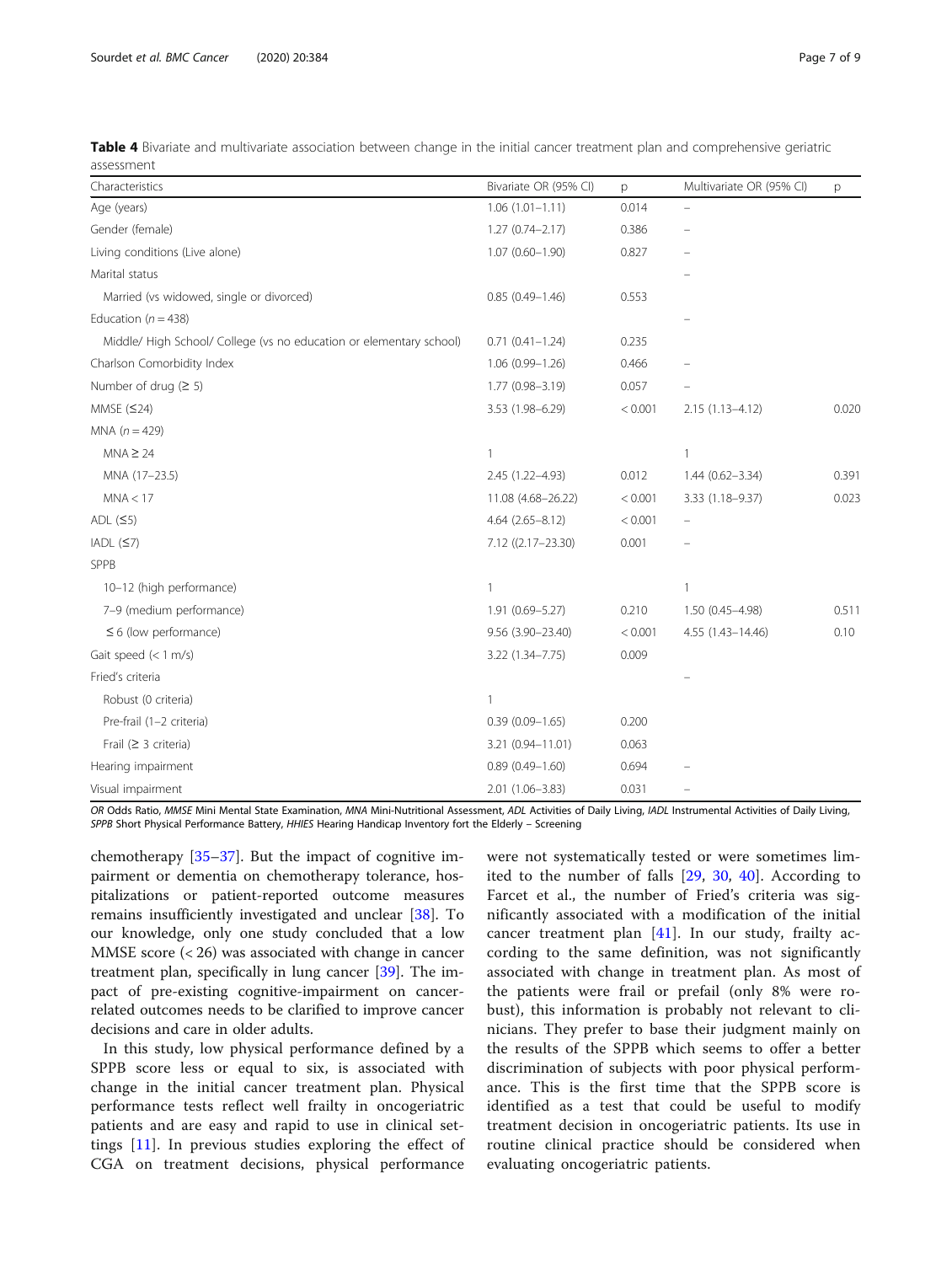<span id="page-7-0"></span>This study has some limitations. First, some parameters usually assessed in a geriatric evaluation (such as mood, BMI, or weight loss), were not systematically recorded in our dataset and were not exploited in this analysis. Then, the geriatric assessment was operated in only one hospital, by the same medical team, which may prevent reproducible research in other clinical settings. Moreover, oncologists referred patients to the frailty clinic without using an identified screening tool, but mainly according to their clinical judgment (if the patient seems frail or not). The results of the G-8 assessment show that they referred mainly patients (84%) that needed a CGA. But on the other hand, they may have selected only the frailest patients, and overestimate the robustness of the other patients, who would have been identified as vulnerable with an assessment tool. Indeed, past studies have shown that oncologist's ability to identify frailty only according to their clinical judgment was low compared to CGA [[42](#page-8-0), [43](#page-8-0)]. This is a potential bias in this study. Finally, a wide spectrum of cancer was included in this work, at different stages, with a wide range of treatments, and with different level of possible complications. It is possible that the decision-making process is different according to the type and stage of cancer, and the type of treatment planned. Specific studies should be planned in the most prevalent cancers and according to the type of treatment to establish specific guidelines in older patient with cancer. This study has also several strengths: this is one of the few studies to evaluate the role of physical performance (SPPB or gait speed) in treatment decision in oncogeriatric patients. We used only international validated tools to assess domains of the CGA, as part of a multidisciplinary evaluation [5], and the median age was relatively high (83 years) (in a previous review evaluating the effect of geriatric evaluation on treatment decisions and outcomes, the median age ranged from 74 to 83 years)  $[14]$  $[14]$ .

# Conclusion

In conclusion, this study shows that nutrition, physical performance and cognition are geriatric factors significantly associated with change in cancer treatment decisions in oncogeriatric patients. Prospective studies are needed to confirm their impact on treatment tolerance, cancer mortality, disability and patient-related outcomes, especially in highly-prevalent cancers.

#### Abbreviations

ADL: Activities of Daily Living; BMI: Body Mass Index; CGA: Comprehensive Geriatric Assessment; GFC: Geriatric Frailty Clinic; HHIE-S: Hearing Handicap Inventory for the Elderly-Screening; MMSE: Mini-Mental State Examination; MNA: Mini-Nutritional Assessment; SIOG: International Society of Geriatric Oncology; SPPB: Short Physical Performance Battery; TUG: Timed Up and Go Test

#### Acknowledgments

We would like to thank the "Geriatric Frailty Clinic" team for their valuable work: H Gesta, MP Bautrait, S Merabet, C Dupuy, G Soriano, MC Picauron, E Combrouze, T Gemar, A Ghisolfi, S Oberdorff, C Oliveira.

#### Authors' contributions

SS, DB, SG, and LB conceived and designed the study. SS performed the data acquisition, quality control and statistical analysis. SS, ZS, and LB interpreted the data. SS wrote the first draft of the paper and prepared figures and tables. All authors revised the manuscript and approved the final version.

### Funding

Not applicable.

#### Availability of data and materials

The dataset used and analyse during the current study are available from the corresponding author on reasonable request.

#### Ethics approval and consent to participate

The ethics approval was delivered by the local ethic committee in Toulouse University Hospital. Considering the data used in this article are those from usual care no specific consent was judged necessary according to the French regulation.

#### Consent for publication

Not applicable.

#### Competing interests

The authors declare they have no competing interests.

Received: 11 July 2019 Accepted: 19 April 2020 Published online: 06 May 2020

#### References

- 1. Jéhannin-Ligier K, Dantony E, Bossard N, Molinié F, Defossez G, Daubisse-Marliac L, et al. Projection de l'incidence et de la mortalité par cancer en France métropolitaine en 2017. Rapport technique. Saint-Maurice: Santé publique France; 2017.
- 2. White MC, Holman DM, Boehm JE, Peipins LA, Grossman M, Henley SJ. Age and cancer risk: a potentially modifiable relationship. Am J Prev Med. 2014; 46(3 Suppl 1):S7–15.
- 3. Mcmillan. The age old excuse: the under treatment of older cancer patients. [Internet]. 2012. Available from: [www.macmillan.org.uk/Documents/](http://www.macmillan.org.uk/Documents/GetInvolved/Campaigns/AgeOldExcuse/) [GetInvolved/Campaigns/AgeOldExcuse/.](http://www.macmillan.org.uk/Documents/GetInvolved/Campaigns/AgeOldExcuse/)
- 4. Soto-Perez-de-Celis E, Li D, Yuan Y, Lau YM, Hurria A. Functional versus chronological age: geriatric assessments to guide decision making in older patients with cancer. Lancet Oncol. 2018;19(6):e305–16.
- 5. Wildiers H, Heeren P, Puts M, Topinkova E, Janssen-Heijnen MLG, Extermann M, et al. International Society of Geriatric Oncology consensus on geriatric assessment in older patients with cancer. J Clin Oncol Off J Am Soc Clin Oncol. 2014;32(24):2595–603.
- 6. Huisingh-Scheetz M, Walston J. How should older adults with cancer be evaluated for frailty? J Geriatr Oncol. 2017;8(1):8–15.
- 7. Handforth C, Clegg A, Young C, Simpkins S, Seymour MT, Selby PJ, et al. The prevalence and outcomes of frailty in older cancer patients: a systematic review. Ann Oncol Off J Eur Soc Med Oncol. 2015;26(6):1091– 101.
- 8. Fried LP, Tangen CM, Walston J, Newman AB, Hirsch C, Gottdiener J, et al. Frailty in older adults: evidence for a phenotype. J Gerontol A Biol Sci Med Sci. 2001;56(3):M146–56.
- 9. Mitnitski AB, Mogilner AJ, Rockwood K. Accumulation of deficits as a proxy measure of aging. ScientificWorldJournal. 2001;1:323–36.
- 10. Abellan van Kan G, Rolland Y, Bergman H, Morley JE, Kritchevsky SB, Vellas B. The I.A.N.A Task Force on frailty assessment of older people in clinical practice. J Nutr Health Aging. 2008;12(1):29–37.
- 11. Verweij NM, Schiphorst AHW, Pronk A, van den Bos F, Hamaker ME. Physical performance measures for predicting outcome in cancer patients: a systematic review. Acta Oncol Stockh Swed. 2016;55(12):1386–91.
- 12. Pamoukdjian F, Paillaud E, Zelek L, Laurent M, Lévy V, Landre T, et al. Measurement of gait speed in older adults to identify complications associated with frailty: a systematic review. J Geriatr Oncol. 2015;6(6):484–96.